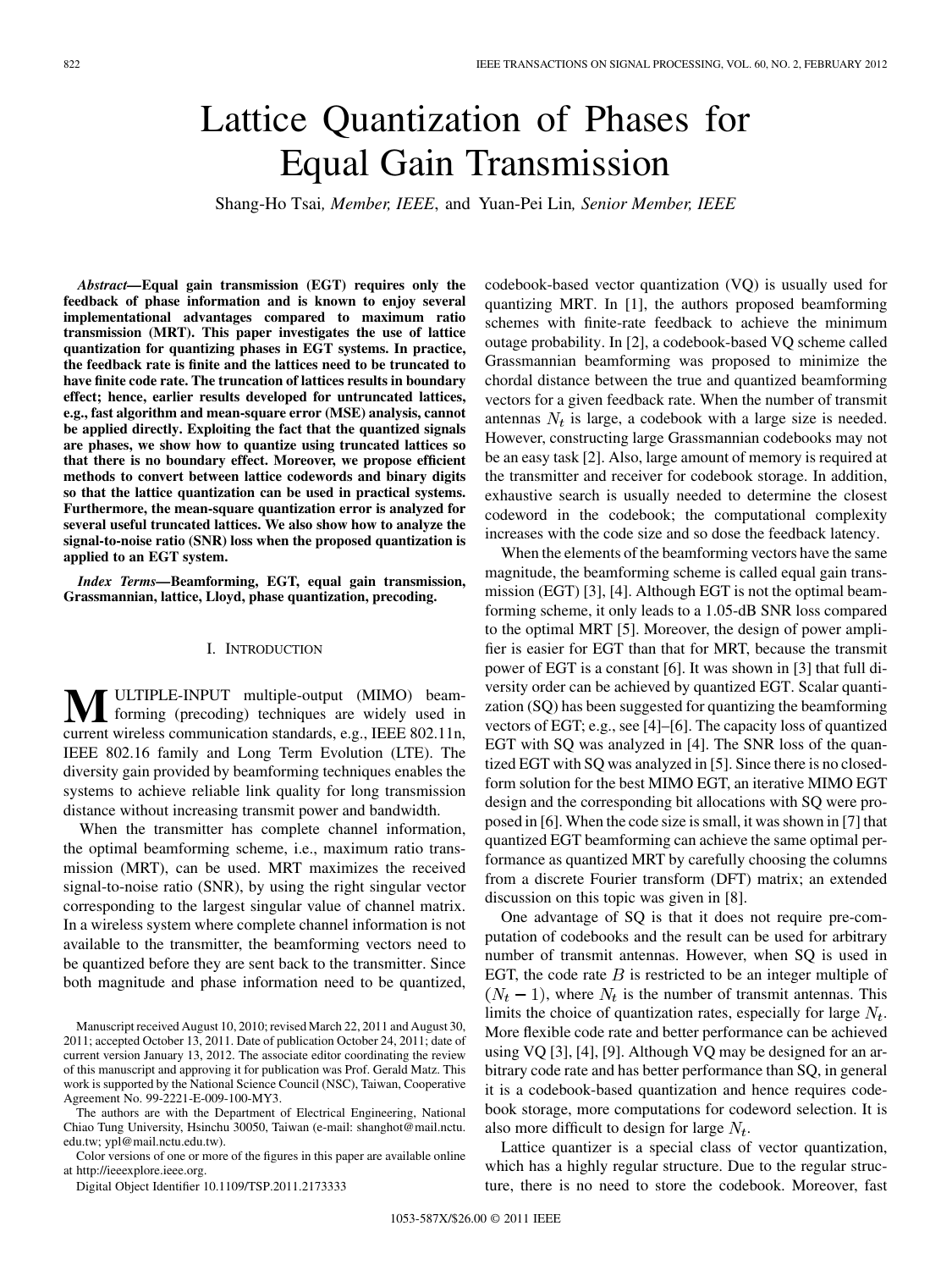quantization algorithms are available for several kinds of lattices [10]. The mean-square error (MSE) for lattice quantization has been analyzed in [11]–[13]. However, in the development of fast algorithms and MSE analysis [10], [11], [14], [15], it is generally assumed that the lattice is not truncated and the codebook size is infinite. In practice, truncation of lattices is needed so that the codebook size  $M$  is finite. A constant 2-norm criterion was proposed in [11] for lattice truncation. The corresponding code rate  $B = \log_2 M$  is in general not an integer, which is more difficult to implement in practical applications. Truncation of lattices leads to boundary regions, for which the regularity of lattice is no longer followed. In these boundary regions, fast algorithms developed for untruncated lattices cannot be applied and extra computations are needed [15]. As the Voronoi regions are of irregular shapes and of different areas, the MSE analysis for untruncated lattices does not carried over.

In this paper, we propose a lattice truncation scheme for quantizing phase vectors by exploiting the wrapping-around property of phases, i.e.,  $\pi$  and  $-\pi$  yielding the same phase. With the proposed lattice truncation, we can avoid boundary effect all together. All Voronoi regions are of the same shapes and areas; fast algorithms designed for untruncated lattices [10] can be applied in a straightforward manner. Moreover, integer code rate  $B$  is achievable using the proposed lattice truncation. MSE can be given as a closed form due to the regular structure of lattices. The MSE result provides a useful design reference. Analytical results show that the MSE of the proposed lattice quantization is 0.4–0.65 dB smaller than that of a scalar quantizer. Furthermore, we will analyze the SNR loss when the proposed method is used to quantize phase vectors in EGT. Simulation results show that the performance of the proposed lattice quantizer is comparable to those of the Lloyd-codebook [4] EGT beamforming and the Grassmannian beamforming [2].

The rest of this paper is organized as follows. The system model is presented in Section II. Lattice quantization is reviewed in Section III. In Section IV, we introduce the quantization of phase vectors using the lattice  $D_n$ . These quantization using truncated lattices  $D_n^*$  and  $E_8$  are introduced in Section V. The mean-square quantization error of phase quantizers using truncated lattices is analyzed in Section VI and the SNR loss of EGT with lattice quantization is analyzed in VII. Simulation results are provided in Section VII. Finally, concluding remarks are given in Section IX.

**Notations**: Boldfaced lowercases and boldfaced uppercases denote vectors and matrices, respectively.  $E\{x\}$  is the expectation of random variable x.  $A^*$  and  $A^T$  denote the conjugate and transpose of A, respectively.  $A^{\dagger}$  is the conjugate transposition of **A**.  $\sigma_x^2$  is the variance of x.  $\lfloor x \rfloor$  is the floor function of x.

## II. SYSTEM MODEL OF EGT SYSTEM

The block diagram of an EGT beamforming system with  $N_t$ transmit antennas and one receive antenna is shown in Fig. 1. At the first stage, one transmit symbol  $x$  is sent to  $N_t$  branches for beamforming. The symbol is multiplied by  $e^{j\theta_i}$  in the *i*th branch. The transmitted vector  $\mathbf{s} = (s_1 \ s_2 \cdots s_{N_t})^t$  is given by



Fig. 1. A block diagram of the EGT beamforming system.

, where  $\mathbf{p} = (e^{\jmath \theta_1} e^{\jmath \theta_2} \cdots e^{\jmath \theta_{N_t}})^T$ . At the receive side, the received scalar  $r$  is

$$
r = \mathbf{h}^T \mathbf{s} + e \tag{1}
$$

where  $\mathbf{h} = (h_1 h_2 \cdots h_{N_t})$  is an  $N_t \times 1$  channel vector and e is the additive channel noise with a complex Gaussian distribution. Detection is applied on  $z = (\mathbf{h}^T \mathbf{p})^* r$ , where  $*$  denotes conjugation. We can express z as the sum of a signal term  $z_x$ and a noise term  $z_e$ , i.e.,

$$
z = (\mathbf{h}^T \mathbf{p})^* r = \underbrace{\frac{1}{\sqrt{N_t}} |\mathbf{h}^T \mathbf{p}|^2 x}_{z_x} + \underbrace{(\mathbf{h}^T \mathbf{p})^* e}_{z_e}.
$$
 (2)

The instantaneous SNR of z, defined as  $\frac{\sigma_{zx}^2}{\sigma_{zz}^2}$ , is given by [5]

$$
\rho = \frac{1}{N_t} \frac{\sigma_x^2}{\sigma_e^2} \frac{(|\mathbf{h}^T \mathbf{p}|^2)^2}{(\mathbf{h}^T \mathbf{p})^* \mathbf{h}^T \mathbf{p}} = \frac{1}{N_t} \frac{\sigma_x^2}{\sigma_e^2} |\mathbf{h}^T \mathbf{p}|^2.
$$
 (3)

The instantaneous SNR can be maximized by choosing (see [3], [5], and [6]))

$$
\mathbf{p} = (1 \ e^{-j(\angle h_2 - \angle h_1)} \cdots e^{-j(\angle h_{N_t} - \angle h_1)})^T. \tag{4}
$$

For notation convenience, let  $n = N_t - 1$  and define the phase vector

$$
\boldsymbol{\theta} = (\theta_1 \ \theta_2 \cdots \theta_n)
$$
  
= ((\angle h\_2 - \angle h\_1) (\angle h\_3 - \angle h\_1) \cdots (\angle h\_{N\_t} - \angle h\_1)). (5)

The transmitter needs to know the phase vector  $\theta$  to achieve the best EGT performance. It is generally reasonable to assume that the channel information is available to the receiver, and the transmitter relies on the feedback from the receiver. In practice, however, the number of feedback bits is limited; hence quantization of  $\theta$  is needed before feedback. When vector quantization is used, the receiver looks into the codebook and finds the codeword that best represents  $\theta$ . Then, the index of the codeword is sent back to the transmitter.

# III. REVIEW OF LATTICE QUANTIZATION

The review material in this section can be found in [10], [11], and [13]. A lattice is a set of vectors that can be generated using a generation matrix. Let **T** be an  $m \times n$  generation matrix of a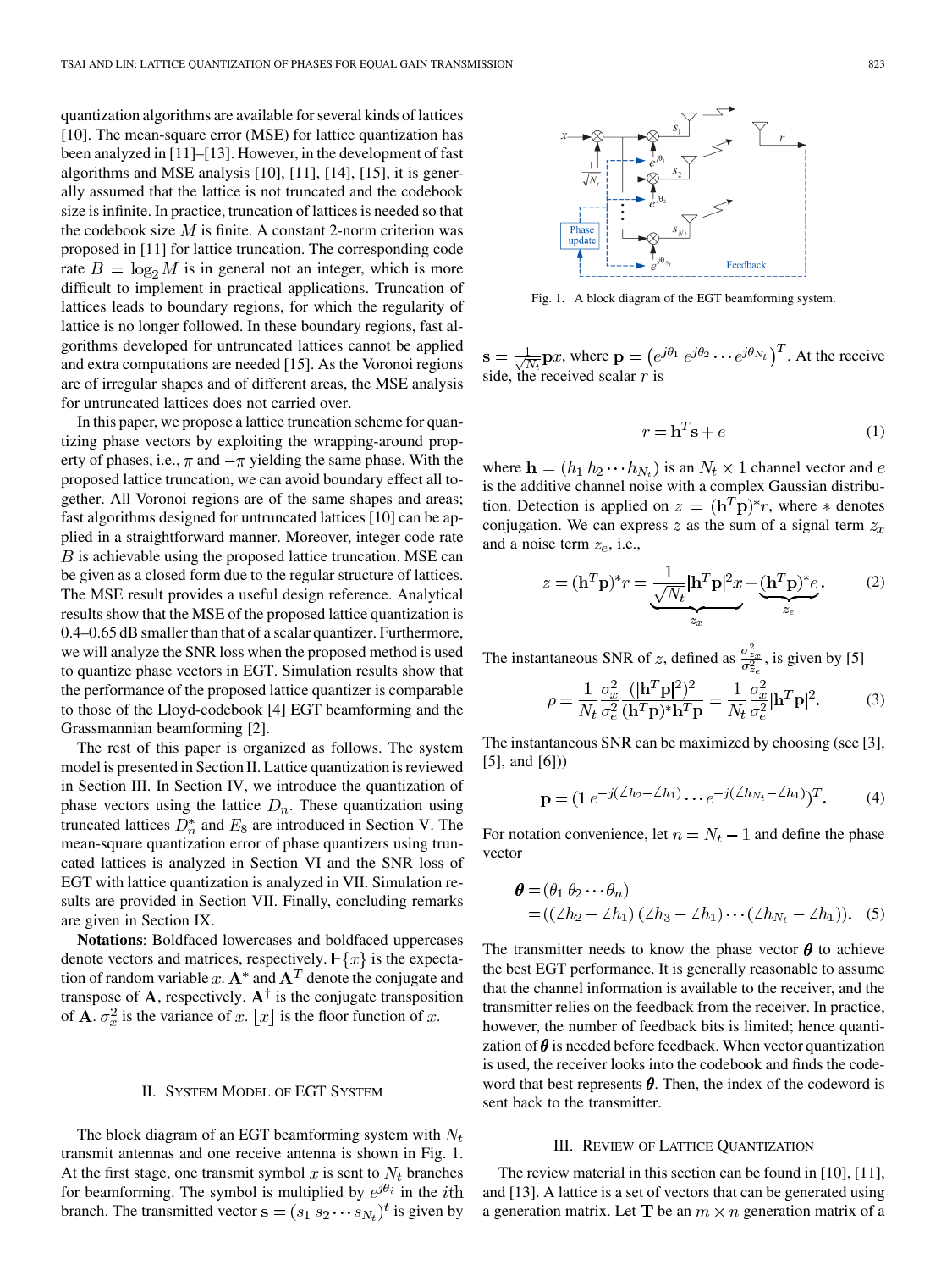

Fig. 2. An untruncated  $D_2$  lattice.

lattice with  $m \geq n$ . The corresponding lattice  $\mathcal L$  is the collection of vectors of the form  $Tu$ , where the elements of  $u$  are integers, i.e.,  $\mathcal{L} = {\mathbf{T} \mathbf{u} : u_i \in Z}$ . An example of lattice generated by  $\begin{pmatrix} 1 \\ -1 \end{pmatrix}$  is given in Fig. 2, which is a special use of the  $D_n$  lattice defined by [11]

$$
D_n = \{ (w_1 w_2 \cdots w_n) : w_1 + \cdots + w_n \text{ is even}, w_i \in Z \}. (6)
$$

An *n*-dimensional generation matrix of  $D_n$  is given by

$$
\mathbf{T} = \begin{pmatrix}\n-1 & 1 & 0 & \cdots & 0 \\
-1 & -1 & 1 & \cdots & 0 \\
0 & 0 & -1 & \cdots & 0 \\
\vdots & \vdots & \vdots & \cdots & \vdots \\
0 & 0 & 0 & \cdots & 1 \\
0 & 0 & 0 & \cdots & -1\n\end{pmatrix}_{n \times n} . \tag{7}
$$

Lattice quantization of a vector  $x$  finds the lattice point that is closest to  $x$ , i.e.,

$$
\hat{\mathbf{w}} = \arg \min_{\mathbf{w} \in \mathcal{L}} ||\mathbf{w} - \mathbf{x}||^2 \tag{8}
$$

where  $\hat{w}$  is called the closest lattice point given the vector  $x$ . Note that the design criterion in (8) is MSE instead of minimizing the maximum chordal distance in [2] and [7]. Hence, the EGT using lattice quantization in this paper is suboptimal. However, the beamforming vectors obtained by minimum MSE criterion can serve as a good candidate of optimal solution (see [7, p. 1904, column 1]). Simulation in Section VIII will show that with the proposed lattice quantization, the EGT can achieve performance comparable to the benchmark Lloyd EGT proposed in [4].

Exploiting the regular structure of lattices, Conway and Sloane have developed fast algorithm to find the closest lattice point (encoding) [10]. Let us use  $D_n$  as an example to explain this. To quantize a vector  $x$  to the closest vector in  $D_n$ , we first compute  $f(\mathbf{x})$ , where  $f(\mathbf{x})$  quantizes x to the closest integer vector; then we find the element that has the largest absolute quantization error, requantize this element the wrong way and call the resulting vector  $g(x)$ . Thus,  $f(x)$  and  $g(x)$  are the same except that the worst element of  $x$  is rounded the wrong way. Next, we compute the summations of the elements for  $f(\mathbf{x})$  and  $g(\mathbf{x})$ , respectively. One of the two sums will be even and the other will be odd. The one with an even sum is the lattice point in  $D_n$ . For instance, let  $\mathbf{x} = (0.6 - 1.1 \, 1.7 \, 0.1)$ . Since the first element has the largest absolute error 0.4, we have  $f(x) = (1 - 120)$  and  $g(x) = (0 - 120)$ . Since the sum of  $f(\mathbf{x})$  is 2 and that of  $g(\mathbf{x})$  is 1,  $f(\mathbf{x})$  is the lattice point closest to  $x$ . Thanks to the fast algorithms, there is no need of codebook storage. However, when lattice VQ is applied to practical systems, we need to truncate the lattice to have a finite code size. Lattice truncation using the 2-norm criterion, i.e.,  $\mathcal{C} = \{\mathbf{w}, \, ||\mathbf{w}||^2 \leq c\}$  was considered in [11]; the code size M can be given in terms of  $c$ . Truncation of lattices usually leads to boundary effects [9] since the Voronoi regions of the lattice points on the boundary are not of the same shape as others, i.e., irregular. Also, the code rate  $B = \log_2 M$  is generally not an integer using the 2-norm criterion. To have an integer code rate B, some codewords need to be removed or added. Also the constant 2-norm criterion may not be suitable for quantizing phase vectors. For instance, if the dimension is  $n = 2$ , the region to be quantized for the phase vector  $(x_1, x_2)^T$  is a square, i.e.,  $-\pi \leq x_i \leq \pi$ , instead of a circle. In the following sections, we propose a novel lattice truncation that is more suitable for quantizing phases and integer code rate can be attained without boundary effect.

# IV. PHASE QUANTIZATION USING LATTICE  $D_n$

In this section, we consider the use of lattice  $D_n$  for quantizing phase vectors. The *n*-dimensional lattice  $D_n$  is defined by (6) and a generation matrix is given in (7). The lattice  $D_4$ achieves the smallest mean-square quantization error among all lattices known for dimension  $n = 4$  [11] if the code size is infinite, i.e., the overload MSE of the boundary lattice points is ignored (see [11, p. 61]).

# *A. Proposed Truncation of*

Now, we would like to truncate  $D_n$  for the quantization of the phase vector  $\theta$  in (5). The elements in  $\theta$  are bounded by  $-\pi \leq \theta_i \leq \pi$ , where  $1 \leq i \leq n$ . As each  $\theta_i$  has the same lower and upper bounds, we propose to truncate the lattice by keeping lattice points in an  $n$ -dimensional cube. Such a codebook is given by

$$
\mathcal{C}_{D_n} = \{ \mathbf{w} : \mathbf{w} \in D_n, -c \le w_i \le c \} \tag{9}
$$

where  $c$  is a positive value related to code size, to be chosen later. We scale  $\theta_i$  by

$$
x_i = \frac{\theta_i}{\alpha}, \quad \text{where } \alpha = \frac{\pi}{c}.
$$
 (10)

Then,  $x_i$  is bounded between c and  $-c$ . The vector x is quantized to the closest codeword in  $\mathcal{C}_{D_n}$ , i.e.,

$$
\hat{\mathbf{w}} = \arg\min_{\mathbf{w} \in C_{D_n}} ||\mathbf{w} - \mathbf{x}||^2.
$$
 (11)

The reconstructed phase vector is then given by

$$
\hat{\boldsymbol{\theta}} = \alpha \hat{\mathbf{w}}.\tag{12}
$$

Given the lattice  $D_n$  and scalar c, we can determine the number of vectors in  $\mathcal{C}_{D_n}$  in a straightforward manner. However, the application here is the quantization of phases. Because  $\pi$  and  $-\pi$ give the same phase, some vectors may lead to identical phase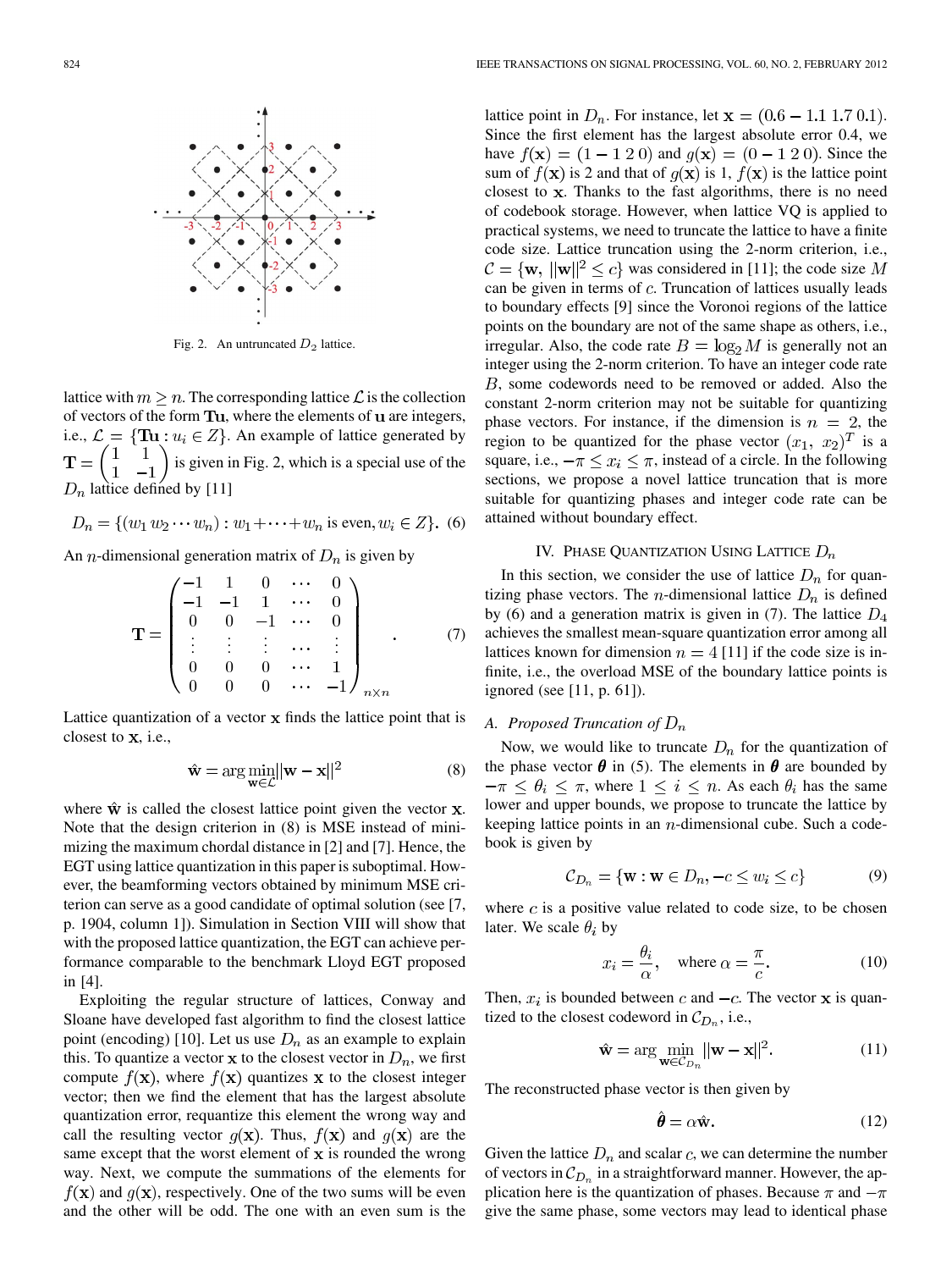

Fig. 3. Truncation for lattice  $D_2$ : (a)  $c = 2$  and (b)  $c = \frac{5}{2}$ .

vectors. For instance, let  $n = 2$  and  $c = 2$ , then  $\alpha = \frac{\pi}{2}$ . The lattice points in  $\mathcal{C}_{D_2}$  are shown in Fig. 3(a). Consider the following four vectors in  $C_{D_2}$ :  $(2\ 2), (-2\ 2), (-2\ -2),$  and  $(2\ -2)$ . The four reconstructed phase vectors are  $(\pi \pi)$ ,  $(-\pi \pi)$ ,  $(-\pi - \pi)$ and  $(\pi - \pi)$ , respectively. They are identical phase vectors and only one codeword is needed. There are 13 lattice points in  $\mathcal{C}_{D_2}$ , but these 13 lattice points yield only 8 distinct phase vectors (filled circles) and we can use code size  $M = 8$  in this case. Therefore, for the quantization of phases, the code size  $M$  is the number of distinct phase vectors represented by the lattice points in  $\mathcal{C}_{D_n}$ , rather than the number of vectors in  $\mathcal{C}_{D_n}$ . It turns out that for lattice  $\mathcal{C}_{D_n}$ , M is related to c in a very simple manner as shown in the following proposition.

*Proposition 1:* When c is a positive integer, the number of distinct phase vectors represented by the lattice points in  $\mathcal{C}_{D_n}$  in (9), i.e., the code size  $M$ , is given by

$$
M = 2^{n-1}c^n.
$$
\n<sup>(13)</sup>

*Proof:* Let us first show that if **w** is a lattice point of  $D_n$ with the *i*th element  $w_i = c$ , then, the vector **w'**, with the *i*th element equals to  $-c$  and all the other elements the same as w, is also a lattice point of  $D_n$ . As w is a lattice point of  $D_n$ , the sum of the elements is even, i.e.,

$$
\left(c + \sum_{j=1, j \neq i}^{n} w_j\right)
$$
 is even. (14)

Summing up the elements of  $w'$ , we have

$$
-c + \sum_{j=1, j \neq i}^{n} w_j = \left( c + \sum_{j=1, j \neq i}^{n} w_j \right) - 2c.
$$
 (15)

Since  $2c$  is even, the value in (15) is also even. Then  $w'$  is also a lattice of  $D_n$ . Consider the reconstructed phase vector  $\boldsymbol{\theta} = \alpha \mathbf{w}$ and  $\theta' = \alpha w'$ . Observe that  $\theta$  and  $\theta'$  are identical phase vector due to the wrapping-around property. Hence, the codebook can be written as

$$
\mathcal{C}_{D_n} = \{ \mathbf{w} : \mathbf{w} \in D_n, -c \le w_i \le c - 1 \}.
$$
 (16)

In this case, all the lattice points in the set lead to distinct codewords and the codebook size is equal to the number of vectors in  $C_{D_n}$ . Hence, all the elements of the lattice points in  $C_{D_n}$  only have allowable values  $-c, \ldots, 0, \ldots, c-1$ , i.e., total 2c possible values. For an *n*-dimensional lattice point, there are  $(2c)^n$  possible combinations. By [11],  $D_n$  can be obtained by picking up one for every two from  $(2c)^n$  points. Therefore, the code size of  $D_n$  is  $M = \frac{(2c)^n}{2}$ .

**Choice of**  $\overrightarrow{c}$ . Using (13), we can choose c so that M is a power of 2; the resulting  $B$  is then an integer that can be implemented straightforwardly in practical systems. For instance, suppose  $n = 3$ ,  $c = 2$ , then the code size  $M = 2<sup>5</sup>$  and code rate  $B = 5$ , an integer. Note that the choice of c affects not only the code size but also the computational complexity. When  $c$  is a positive integer, the Voronoi regions of distinct codewords are of identical shapes due to the wrapping-around property. Take  $D_2$ as an example, the use of  $c=2$  results in 8 distinct codewords as shown in Fig. 3(a). The Voronoi regions of the 8 distinct codewords labelled with numbers from 0 to 7 are of identical shapes, similar to the case of untruncated lattice. For instance, codeword 0 covers the quantization regions originally covered by lattice points  $(-2, 2), (2, 2),$  and  $(2, -2)$  and hence the Voronoi region of codeword 0 are identical to other codewords. Since all codewords are of identical shapes, the fast algorithm developed for the untruncated  $D_n$  in [10] can be used for lattice quantization. Now consider an example where c is not an integer, e.g.,  $c = \frac{5}{2}$ in Fig. 3(b). There are 13 distinct codewords in this case and 8 of them are in the boundary regions. The Voronoi regions of the boundary lattice points are of different shapes; the fast algorithm in [10] cannot be directly applied and extra computation is needed to deal with those lattice points.

### *B. Codewords Ordering and Generation*

In EGT application, the phase vector is quantized to the closest lattice point (codeword) and the index of the codeword needs to be fed back to the transmitter. For a truncated lattice, the codebook depends on the way truncation is applied. Using the definition of  $D_n$  in (6), we can obtain the codewords by generating all the *n* tuples  $(w_1 \ w_2 \cdots w_n)$  with  $-c \leq w_i \leq c-1$ and keeping only the vectors such that  $w_1 + w_2 \cdots + w_n$  is even. It turns out that the proposed truncation of  $D_n$  allows a more efficient codebook generation. To see this we will introduce a systematic ordering of the codewords. Each codeword in the codebook is associated with an index between 0 and  $M - 1$ . Given a codeword the index can be found efficiently; and given an index the codeword can be generated in a real-time manner. Therefore, there is no need of codebook storage at the transmitter and receiver.

The indexing of codewords is given in Algorithm 1. Given a codeword  $w$  from the codebook in (16), we first add  $c$  to the elements of **w**; then  $v_i = w_i + c$  satisfies  $0 \le v_i \le 2c - 1$ . Next we multiply each  $v_i$  by a weight  $a_i$  and then sum them up to form the codeword index s, i.e.,  $s = \sum_{i=1}^{n} a_i v_i$ . The value of  $a_i$  can be determined as follows: Beginning with  $a_2$ , set all  $v_i$  to zero except  $v_1$ , i.e.,  $v_n = v_{n-1} = \cdots v_2 = 0$ . In this case, there are  $\frac{2c}{2}$  possible lattice points since  $v_1$  has  $2c$  possible values, i.e.,  $0 \le v_i \le 2c - 1$ , and  $v_1$  needs to be even to satisfy the even-sum condition in  $(6)$ . Hence, we choose  $a_2$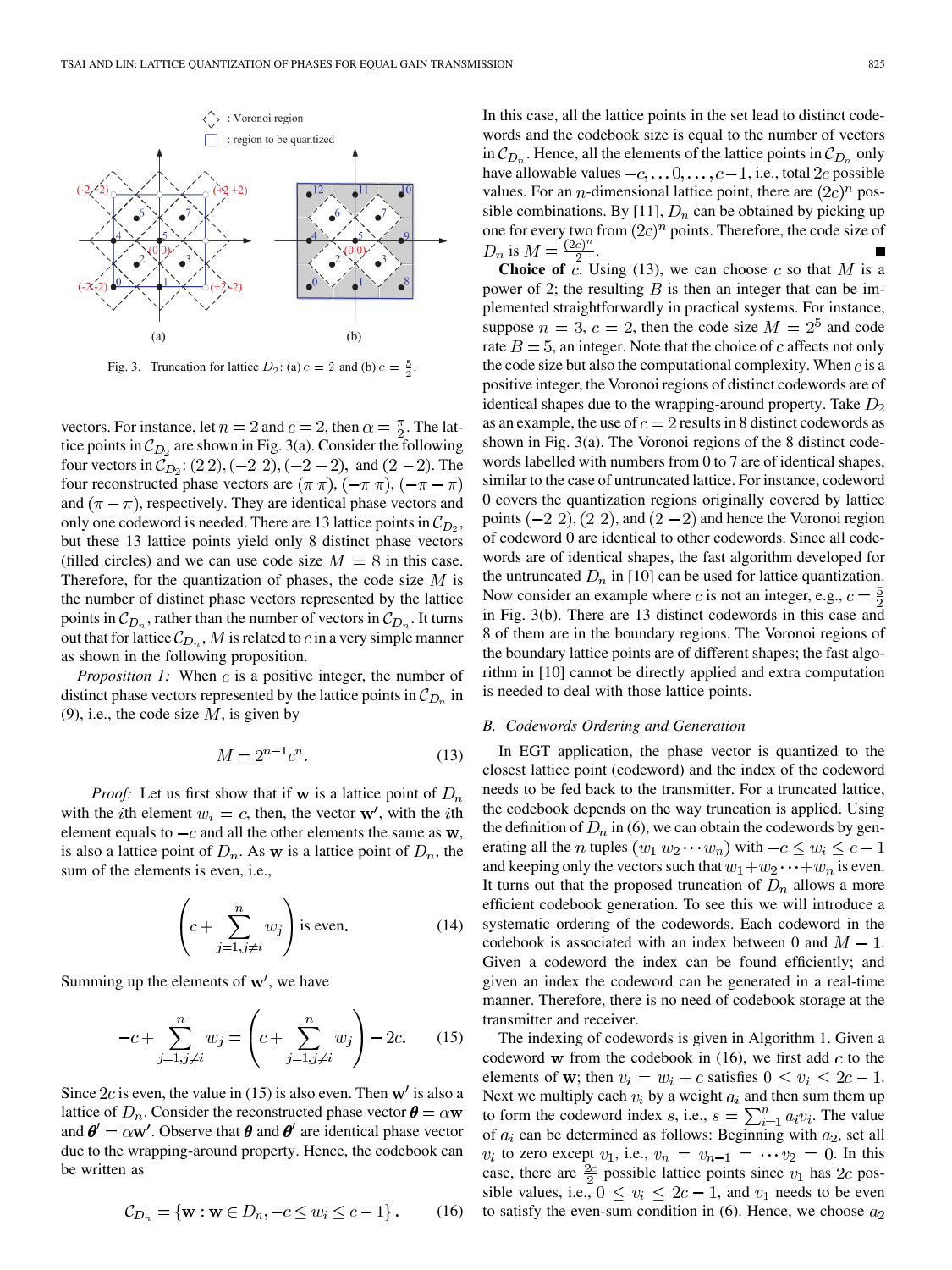to be  $\frac{2c}{2}$ . Now consider  $a_3$ . Setting all  $v_i$  to zero except  $v_1$  and  $v_2$ , i.e.,  $v_n = v_{n-1} = \cdots v_3 = 0$ , there are  $\frac{(2c)^2}{2}$  possible lattice points. Hence, the value of  $a_3$  can be  $\frac{(2c)}{2}$ . Using a similar argument, we can obtain the value of  $a_n$  to be  $\frac{(2c)}{2}$ . Therefore, we have a general form for weight  $a_i = \frac{(2c)^{2}-1}{2}$ . By this general form  $a_1 = \frac{1}{2}$ . However, the index should be an integer and so is  $a_1v_1$ . Hence, we add floor function for  $a_1v_1$ . There are  $\frac{(2c)^n}{2}$  codewords in the codebook using the proposed codeword ordering, which matches the codebook size in (13).

**Algorithm 1:** Codewords indexing for  $\mathbf{C}_{D_n}$ . Suppose the codeword is  $\hat{\mathbf{w}} = (\hat{w}_1 \ \hat{w}_2 \cdots \hat{w}_n)$ . 1:  $v_i = \hat{w}_i + c, i = 1, 2, \dots n$ . 2: The index  $s = \left| \frac{v_1}{2} \right| + \sum_{i=2}^n a_i v_i$ , where  $a_i = \frac{1}{2} (2c)^{i-1}$ .

By reversing Algorithm 1, we can generate the codeword given the index, in Algorithm 2. The index  $s$  is first divided by  $a_n$  to obtain the quotient  $v_n$  and residue  $r_{n-1}$ . Then,  $r_{n-1}$  is divided by  $a_{n-1}$  to obtain the quotient  $v_{n-1}$  and residue  $r_{n-2}$ . Using a similar procedure, we can obtain  $v_i$  and  $r_{i-1}$  until  $i = 2$ . Note that when  $c$  is a power of 2, we can use a shifter instead of a divider to obtain the quotients and residues. To determine  $v_1$ , we notice that  $\sum_{i=1}^n v_i$  is even if nc is even, and it is odd if  $nc$  is odd. This is due to the following two reasons: First, , where  $\sum_{i=1}^{n} \hat{w}_i$  is even since it is a lattice point of  $D_n$ . Second, an even value plus an even value results in an even value, and an even value plus an odd value results in an odd value. Therefore, for an even  $nc$ , we first check whether  $\sum_{i=2}^{n} v_i$  is even; if it is,  $v_1 = 2r_1$ ; otherwise  $v_1 = 2r_1 + 1$ . On the other hand, for an odd  $nc$ ,  $v_1 = 2r_1 + 1$  if  $\sum_{i=2}^{n} v_i$  is even; otherwise  $v_1 = 2r_1$ . The reconstructed codeword is obtained by  $\hat{w}_i = v_i - c$ .

**Algorithm 2:** Generation of codewords from indexes for  $C_{D_n}$ Suppose  $s$  is the codeword index.

1: Let  $a_i = \frac{1}{2}(2c)^{i-1}$ . If nc is even,  $u_1 = 0$  and  $u_2 = 1$ ; otherwise  $u_2 = 0$  and  $u_1 = 1$ . Compute  $v_i$  (with the order from  $i = n$  to  $i = 1$ ) using

$$
v_n = \left\lfloor \frac{s}{a_n} \right\rfloor \text{ and } r_{n-1} = s - a_n v_n,
$$
  
\n
$$
v_i = \left\lfloor \frac{r_i}{a_i} \right\rfloor \text{ and } r_{i-1} = r_i - a_i v_i, \text{ for } 2 \le i \le n - 1;
$$
  
\n
$$
v_1 = \begin{cases} 2r_1 + u_1, & \text{if } \sum_{i=2}^n v_i \text{ is even;} \\ 2r_1 + u_2, & \text{otherwise.} \end{cases}
$$

2: The codeword is  $\hat{\mathbf{w}} = (\hat{w}_1 \ \hat{w}_2 \cdots \hat{w}_n)$ , where  $\hat{w}_i = v_i - c$ .

*Example 1:* **Design example of EGT using**  $D_n$  **lattice**. Let  $n = 3$  and  $c = 2$  (thus  $\alpha = \frac{\pi}{2}$ ). Using Proposition 1 the corresponding code size is  $M = 32$ . Let the channel h be

$$
\mathbf{h} = \begin{pmatrix} 1.6895 + 1.4217i \\ 0.2088 - 0.8009i \\ -0.6855 + 2.0595i \\ -0.5601 - 0.3890i \end{pmatrix}
$$

Then, the corresponding phase vector  $\theta$  to be quantized is given by

$$
\theta = \pi \left( \begin{array}{c} -0.6415 \\ 0.3796 \\ 0.9706 \end{array} \right).
$$

The scaled phase vector is

$$
\mathbf{x} = \frac{\theta}{\alpha} = (-1.2830 \, 0.7592 \, 1.9411)^T.
$$

Using the fast algorithm in [10] and let  $-c \leq w_i \leq c-1$ , **x** is quantized as the lattice point  $\hat{\mathbf{w}} = (-1 \ 1 - 2)^T$ . Correspondingly,  $\theta = \alpha \hat{w} = \pi(-\frac{1}{2} \frac{1}{2} - 1)^T$ . From (4), the optimal beamforming vector is thus given by  $(1 j - j - 1)^T$ .

Now consider the feedback of the quantized phase  $\hat{w}$  to the transmitter. From Algorithm 1 , we can obtain the following parameters:

$$
(a_2 a_3) = (2 8), \mathbf{v} = (1 3 0)
$$
 and  $s = 6$ 

where  $s$  is the codeword index sent to the transmitter. At the transmitter side, the received index  $s$  is decoded using Algorithm 2, resulting in the following parameters:

$$
(u_1 u_2) = (0, 1), (a_2 a_3) = (2 8),
$$
  
 $\mathbf{v} = (1 3 0) \text{ and } \hat{\mathbf{w}} = (-1 1 - 2)^T$ 

Using the proposed conversions in Algorithms 1 and 2 and the fast algorithm in [10], there is no need for codebook storage and exhaustive codeword search.

# V. PHASE QUANTIZATION USING LATTICES  $D_n^*$  and  $E_8$

Among the lattices that have existing fast algorithms, we found lattices  $D_n^*$  and  $E_8$  have nice results like lattice  $D_n$  when the lattices are truncated to have a finite codebook. That is, there is no boundary effect due to lattice truncation, fast algorithms developed for untruncated lattice can be applied directly, and it is very easy to obtain a codebook with integer code rate  $B$ .

# *A. Phase Quantization Using Lattice*

The lattice  $D_n^*$  is called the dual lattice of  $D_n$ . It is the union of the *n*-dimensional integer lattice  $Z_n$  and the translate of  $Z_n$ by the vector  $\frac{1}{2} = (\frac{1}{2} \cdot \frac{1}{2} \cdots \frac{1}{2})^T$  (see [10] and [11]), i.e.,

$$
D_n^* = Z_n \bigcup \left(\frac{1}{2} + Z_n\right). \tag{17}
$$

The lattices  $D_3^*$ ,  $D_4^*$ , and  $D_5^*$  are the best lattice quantizers known for dimensions 3, 4, and 5, respectively, in terms of mean-square quantization error if infinite code size is used (see [11, p. 61]). A generation matrix of  $D_n^*$  is given by

$$
\mathbf{T} = \begin{pmatrix} 1 & 0 & \cdots & 0 & \frac{1}{2} \\ 0 & 1 & \cdots & 0 & \frac{1}{2} \\ \vdots & \vdots & \ddots & \vdots & \vdots \\ 0 & 0 & \cdots & 1 & \frac{1}{2} \\ 0 & 0 & \cdots & 0 & \frac{1}{2} \end{pmatrix}_{n \times n}
$$
 (18)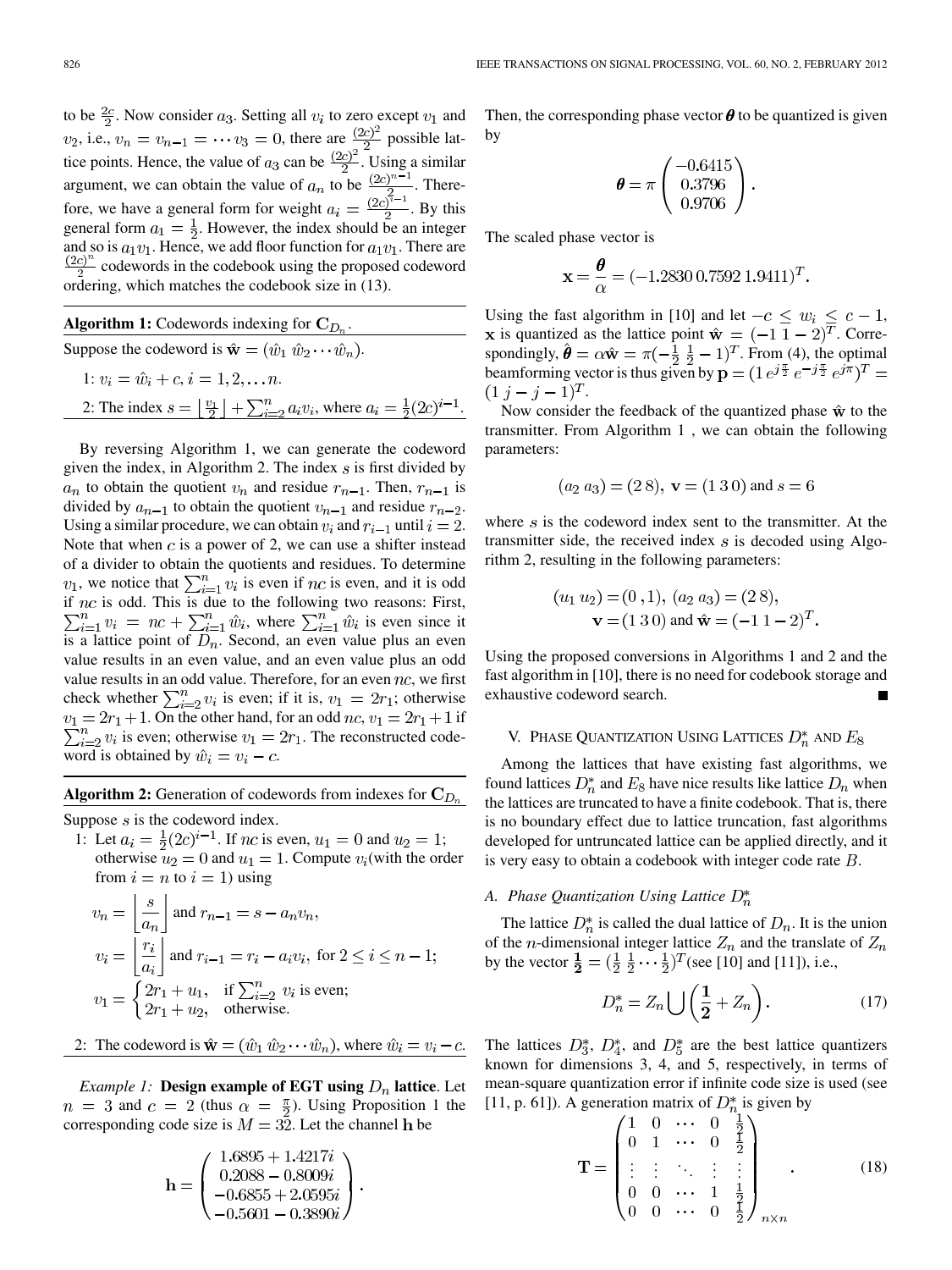Similar to the case of  $D_n$  in (9), we propose to truncate  $D_n^*$ using an  $n-$  dimensional cube, i.e.,

$$
C_{D_n^*} = \{ \mathbf{w} : \mathbf{w} \in D_n^*, -c \le w_i \le c \}
$$
 (19)

where  $c$  is either a positive integer or a positive half integer. We scale  $\theta_i$  by the formula in (10), and derive the number of distinct codewords in  $\mathcal{C}_{D_{\infty}^{*}}$  in the following proposition.

*Proposition 2:* When *c* is either a positive integer or a positive half integer, the number of distinct phase vectors represented by the codewords of  $\mathcal{C}_{D_n^*}$  in (19), i.e., the code size  $M$ , is given by  $M = c^{n}2^{n+1}$ . (20)

*Proof:* Again, let us first show that if **w** is a lattice point  
of 
$$
D_n^*
$$
 with the *i*th element  $w_i = c$ , the vector **w'**, with the *i*th  
element  $w'_i = -c$  and all the other elements the same as **w**, is  
also a lattice point of  $D_n^*$ . From (17), all the elements of a lattice  
point in  $D_n^*$  should be either integers or positive half integers. If  
*c* is an integer,  $-c$  is also an integer; **w'** is, hence, still a lattice  
point in  $D_n^*$ . Similar argument can be applied to the case when  
*c* is a positive half integer.

Suppose the phase vectors corresponding to w and  $w'$  are  $\theta =$  $\frac{\mathbf{w}}{\alpha}$  and  $\boldsymbol{\theta}' = \frac{\mathbf{w}'}{\alpha}$ , respectively. Then,  $\boldsymbol{\theta}$  and  $\boldsymbol{\theta}'$  represent the same phase. Hence, for either  $c \in Z$  or  $c \in Z + \frac{1}{2}$ , possible values of elements for  $\mathbf{w} \in Z_n$  can be  $-c, -c+1, \ldots, c-2, c-1$ , i.e., a total of 2c values; possible values of elements for  $\mathbf{w} \in \frac{1}{2} + Z_n$ can be  $-c$ ,  $-c+1$ ,...,  $c-2$ ,  $c-1$ ; there are total 2c values as well. Thus, there are  $(2c)^n$  possible combinations for either  $\mathbf{w} \in Z_n$  or  $\mathbf{w} \in \frac{1}{2} + Z_n$ . Therefore, there are a total of  $2(2c)^n$ lattice points in the codebook.

From (20), if c is chosen as a power of 2, the code rate  $B =$  $\log_2 M$  is an integer. Similar to the case of  $D_n$ , there is no need to store the codebook. The codewords can be indexed efficiently (Algorithm 3), and conversely given an index the codeword can be generated easily (Algorithm 4).

**Algorithm 3:** Codewords indexing for  $C_{D_{\infty}^{*}}$ .

Suppose the codeword is  $\hat{\mathbf{w}} = (\hat{w}_1 \ \hat{w}_2 \cdots \hat{w}_n)$ .

1: Compute the two scalars  $e$  and  $\delta$  by

$$
\begin{cases} e = \lfloor c \rfloor \text{ and } \delta = 1, & \text{for } \hat{\mathbf{w}} \in Z_n \\ e = \lceil c \rceil - \frac{1}{2} \text{ and } \delta = 0, & \text{for } \hat{\mathbf{w}} \in Z_n + \frac{1}{2}. \end{cases}
$$

2:  $v_i = \hat{w}_i + e, i = 1, 2, \dots n.$ 3: Compute  $s = \delta + 2 \sum_{i=1}^{n} a_i v_i$ , where  $a_i = (2c)^{i-1}$ .

**Algorithm 4:** Generation of codewords from indexes for  $mbiC_{D_r^*}.$ 

Suppose  $s$  is the codeword index.

1: Let  $a_i = (2c)^{i-1}$ , and let  $\delta = 0$  for even s and  $\delta = 1$  for odd s. Compute  $v_i$  (with order from  $i = n$  to  $i = 1$ ) using

$$
v_n = \left[\frac{s-\delta}{2a_n}\right] \text{ and } r_{n-1} = \frac{s-\delta}{2} - a_n v_n,
$$
  

$$
v_i = \left[\frac{r_i}{a_i}\right] \text{ and } r_{i-1} = r_i - a_i v_i,
$$
  
for  $1 \le i \le n-1$ .

2: The codeword is 
$$
\hat{\mathbf{w}} = (\hat{w}_1 \hat{w}_2 \cdots \hat{w}_n)
$$
, where  $\hat{w}_i = v_i - c$ .

# *B. Phase Quantization Using Lattice*

The lattice  $E_8$  in the even coordinate system is defined as

$$
E_8 = \left\{ (w_1 \ w_2 \cdots \ w_8) \in Z_8 \text{ or } Z_8 + \frac{1}{2} : \sum_{i=1}^{8} w_i \text{ is even} \right\}.
$$
\n(21)

The lattice  $E_8$  in the odd coordinate system can be defined similarly by constraining the sum to be odd instead of even. Note that  $E_8$  is the best lattice quantizer known for dimension  $n = 8$  in terms of minimum mean-square quantization error if the code size is infinite (see [11, p. 61]). A generation matrix of  $E_8$  is given by

$$
\mathbf{T} = \begin{pmatrix} 2 & -1 & 0 & 0 & 0 & 0 & 0 & \frac{1}{2} \\ 0 & 1 & -1 & 0 & 0 & 0 & 0 & \frac{1}{2} \\ 0 & 0 & 1 & -1 & 0 & 0 & 0 & \frac{1}{2} \\ 0 & 0 & 0 & 1 & -1 & 0 & 0 & \frac{1}{2} \\ 0 & 0 & 0 & 0 & 1 & -1 & 0 & \frac{1}{2} \\ 0 & 0 & 0 & 0 & 0 & 1 & -1 & \frac{1}{2} \\ 0 & 0 & 0 & 0 & 0 & 0 & 1 & \frac{1}{2} \\ 0 & 0 & 0 & 0 & 0 & 0 & 0 & \frac{1}{2} \end{pmatrix}.
$$
 (22)

Similar to the case of  $D_n$  in (9), we propose to truncate  $E_8$ using an  $8-$  dimensional cube, i.e.,

$$
\mathcal{C}_{E_8} = \{ \mathbf{w} : \mathbf{w} \in E_8, -c \le w_i \le c \} \tag{23}
$$

where c is a positive integer. We scale  $\theta_i$  by the formula in (10) and derive the number of distinct codewords in  $\mathcal{C}_{E_8}$  in the following proposition.

*Proposition 3:* When  $c$  is a positive integer, the number of distinct phase vectors represented by the codewords of  $\mathcal{C}_{E_8}$  in (23), i.e., the code size  $M$ , is given by

$$
M = 256c^8. \tag{24}
$$

*Proof:* From the definition in (21), the lattice points in  $E_8$ can be divided into two groups. The first group is the collection of lattice points satisfying

 $(w_1 w_2 \cdots w_8) \in Z_8 : w_1 + w_2 + \cdots + w_8$  is even, (25)

and the second group is the set of lattice points satisfying

$$
(w_1 w_2 \cdots w_8) \in Z_8 + \frac{1}{2} : w_1 + w_2 + \cdots + w_8
$$
 is even. (26)

The first group is actually equivalent to  $D_8$ . From Proposition 1, the number of lattice points in the first group is  $\frac{(2c)^8}{2}$ . Now, let us examine the second group. All the elements  $w_i$  of codewords in the second group are half integer. Possible values of  $w_i$  are  $-c+\frac{1}{2}, \ldots, -\frac{1}{2}, +\frac{1}{2}, \ldots, c-\frac{1}{2}$ , i.e., a total of 2c values. To satisfy the condition in (26), we should keep one out of every two lattice points of  $Z_8 + \frac{1}{2}$ . Similarly, the number of lattice points in the second group is  $\frac{(2c)}{2}$ . The total number of lattice points in the first and the second groups is thus  $M = (2c)^8$ .

If  $c$  is chosen as a power of 2, the code rate  $B$  is an integer. Similar to the case of  $D_n$ , the codewords of  $E_8$  can also be indexed efficiently, i.e., see Algorithm 5. Given an index, the corresponding codeword can also be generated using Algorithm 6.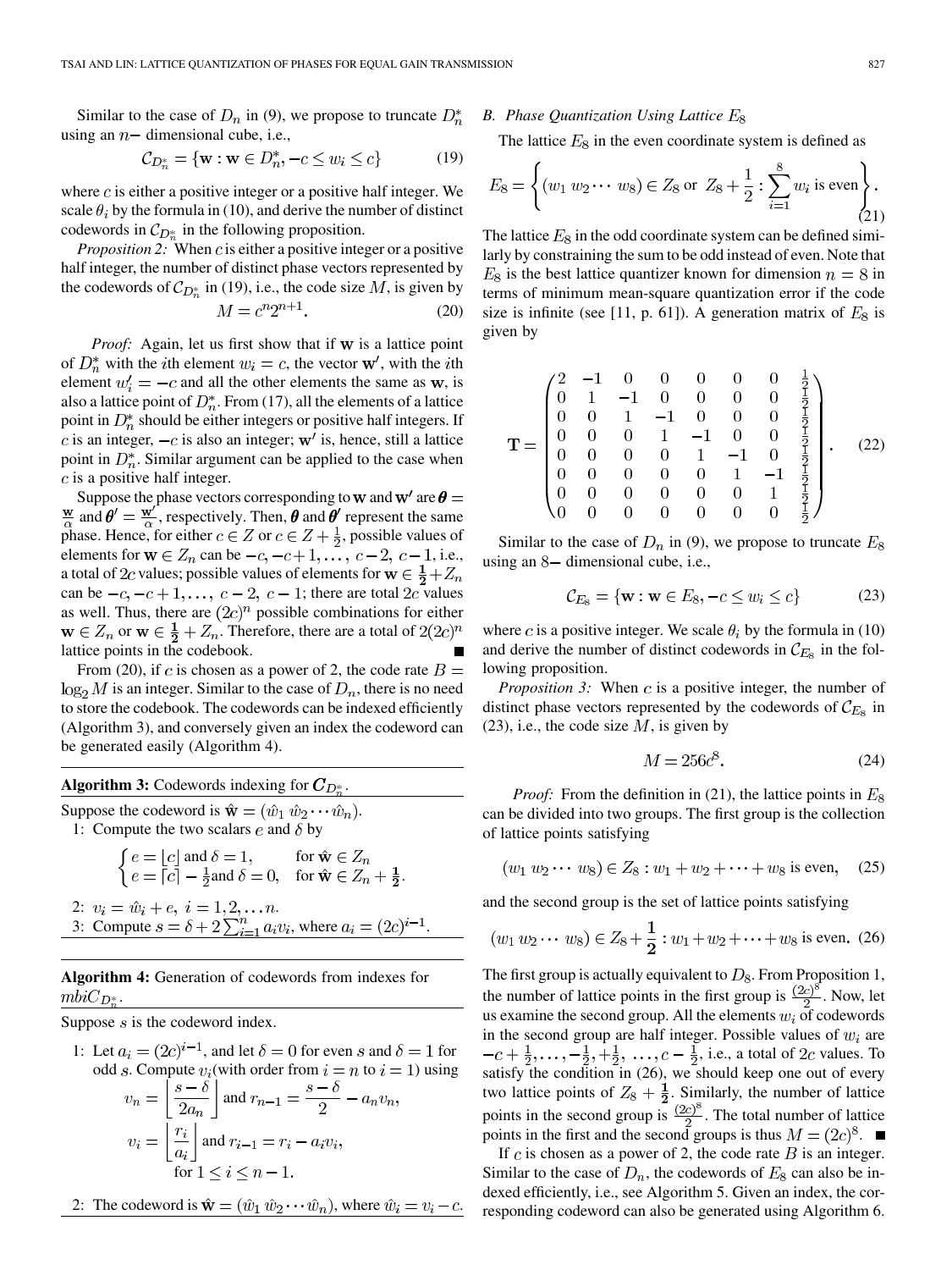# **Algorithm 5:** Codewords indexing for  $C_{E_8}$ .

Suppose the codeword is  $\hat{\mathbf{w}} = (\hat{w}_1 \ \hat{w}_2 \cdots \hat{w}_8)$ . 1: Compute the two scalars  $e$  and  $\delta$  by

$$
\begin{cases} e = \lfloor c \rfloor \text{ and } \delta = 1, \\ e = \lceil c \rceil - \frac{1}{2} \text{ and } \delta = 0, \quad \text{for } \hat{\mathbf{w}} \in Z_n + \frac{1}{2}. \end{cases}
$$

2:  $v_i = \hat{w}_i + e, i = 1, 2, \dots 8.$ 3: The index  $s = \delta + 2(\lfloor \frac{v_1}{2} \rfloor + \sum_{i=2}^{8} a_i v_i)$ , where  $a_i = (2c)^{i-1}.$ 

# **Algorithm 6:** Generation of codewords from indexes for  $C_{E_8}$ .

Suppose  $s$  is the codeword index.

1: Let  $a_i = (2c)^{i-1}$ , and let  $\delta = 0$  for even s and  $\delta = 1$  for odd s. Compute  $v_i$  (starting from  $i = 8$  to  $i = 1$ ) using

$$
v_8 = \left\lfloor \frac{s - \delta}{2a_8} \right\rfloor \text{ and } r_7 = \frac{s - \delta}{2} - a_8 v_8,
$$
  
\n
$$
v_i = \left\lfloor \frac{r_i}{a_i} \right\rfloor \text{ and } r_{i-1} = r_i - a_i v_i, \ 2 \le i \le 7;
$$
  
\n
$$
v_1 = \begin{cases} 2r_1, \text{ if } \sum_{i=2}^8 v_i & \text{is even;} \\ 2r_1 + 1, & \text{otherwise.} \end{cases}
$$

2: The codeword is 
$$
\hat{\mathbf{w}} = (\hat{w}_1 \ \hat{w}_2 \cdots \hat{w}_8)
$$
, where  $\hat{w}_i = v_i - c$ .

#### VI. MSE ANALYSIS

The MSE of untruncated lattice quantization was analyzed in [11], i.e., infinite code size. However, the MSE in [11] was given as a dimensionless quantity and hence it is independent of the choice of the scaling factor  $\alpha$  (see p. 59 in [11]). In this section, we would like to include the scaling factor into the MSE analysis, so that we can see how MSE is related to the code rate  $B$ . The average mean-square error per dimension is given by [12]

$$
\sigma_{\epsilon}^2 = \frac{1}{n} \sum_{i=1}^{M} \int_{S_i} \frac{1}{\mathbb{V}(S_i)} ||\boldsymbol{\theta} - \boldsymbol{\theta}_i||^2 \mathbb{P}(\boldsymbol{\theta}) d\boldsymbol{\theta}
$$
 (27)

where  $S_i$  is the Voronoi region for codeword  $\theta_i$ ,  $\mathbb{V}(S_i)$  is the volume of the Voronoi region  $S_i$ , and  $\mathbb{P}(\theta)$  is the probability density function of  $\theta$ . Assuming that  $\mathbb{P}(\theta)$  is a constant  $\frac{1}{M}$ , (27) can be rewritten as

$$
\sigma_{\epsilon}^2 = \frac{1}{nM} \sum_{i=1}^{M} \int_{S_i} \frac{1}{\mathbb{V}(S_i)} ||\boldsymbol{\theta} - \boldsymbol{\theta}_i||^2 d\boldsymbol{\theta}.
$$
 (28)

From the discussion in Sections IV and V, we know the Voronoi regions of all codewords are of identical shape and area when c is chosen properly. Hence,  $\mathbb{V}(S_i) = \mathbb{V}_0$ , where  $\mathbb{V}_0$  is the volume of the Voronoi region of the all-zero codeword. In addition, using the equality [14]

$$
\frac{1}{\mathbb{V}_0} \int_{\mathbf{S}_i} ||\boldsymbol{\theta} - \boldsymbol{\theta}_i||^2 d\boldsymbol{\theta} = n \mathbb{V}_0^{\frac{2}{n}} \mathbb{G}(\mathcal{L})
$$
 (29)

where  $\mathbb{G}(\mathcal{L})$  is the second moment of the Voronoi region of lattice  $\mathcal{L}$ , which could be  $Z_n$  (scalar quantization),  $D_n$ ,  $D_n^*$  or

 $E_8$ . Values of  $\mathbb{G}(\mathcal{L})$  for various lattices can be found in [11, p. 61]. The MSE in (28) can be expressed as

$$
\sigma_{\epsilon}^2 = \mathbb{G}(\mathcal{L}) \mathbb{V}_0^{\frac{2}{n}}.
$$
 (30)

By [14],  $\mathbb{V}_0$  is equal to the determinant of the generation matrix. As discussed in Section IV-A, a scaled version of the phase vector  $\frac{p}{q}$  is quantized. This is equivalent to quantizing the phase vector  $\ddot{\theta}$  using scaled lattice codewords. That is, the effective generation matrix is  $\alpha T$ . Hence,  $V_0$  is given by

$$
\mathbb{V}_0 = \alpha^n \det \mathbf{T}.\tag{31}
$$

The following proposition summarizes the above discussion.

*Proposition 4:* The mean-square error of phase quantization using the proposed truncated lattices for  $D_n$ ,  $D_n^*$ , and  $E_8$  can be expressed as

$$
\sigma_{\epsilon}^{2} = \alpha^{2} \mathbb{G}(\mathcal{L}) (\det \mathbf{T})^{\frac{2}{n}}.
$$
 (32)

Let  $b = \frac{B}{n}$  be the average number of bits per dimension for quantizing the phase vector. Given  $\sigma_{\epsilon}^2$ , the following corollary computes the required *.* 

*Corollary 1:* The required number of bits per dimension  $b$  as a function of the mean-square error  $\sigma_{\epsilon}^2$  for  $D_n$ ,  $D_n^*$  and  $E_8$  can be expressed by

$$
b = 1 + \frac{1}{2}\log_2 6(\mathcal{L}) + \log_2 \pi - \frac{1}{2}\log_2 \sigma_{\epsilon}^2.
$$
 (33)

*Proof:* We prove the case for  $D_n$ . The proof for other types of lattices can be done using a similar procedure. Combining (10) and (13), we have

$$
x = \pi 2^{1 - \frac{1}{n} - b}.\tag{34}
$$

For  $D_n$ , we know  $\det \mathbf{T} = 2$  (see [11, pp. 5 and 117]). From (7), (32), and (34), we have

$$
\sigma_{\epsilon}^2 = \mathbb{G}(D_n) 2^{\frac{2}{n}} (\pi 2^{1-\frac{1}{n}-b})^2 = \mathbb{G}(D_n) (\pi 2^{1-b})^2.
$$
 (35)

Taking  $log_2$  of both sides of (35), we can arrive at (33).

We see that increasing  $b$  by one will decrease the mean-square error by 6 dB, which is consistent with the result for scalar quantization in [16]. To compare the mean-square quantization error of lattice quantizers and scalar quantizers, we compute the average mean-square error per dimension for scalar quantizers, which can be shown to be

$$
\sigma_{\epsilon}^2 = \mathbb{G}(Z_n)(\pi 2^{1-b})^2 = \frac{1}{12}(\pi 2^{1-b})^2.
$$
 (36)

The mean-square error for different quantizers depend on  $G(\mathcal{L})$ . For the introduced lattice quantizers in this paper, the best known lattice quantizers for  $n = 3, 4, 5,$  and 8 are  $D_3^*$ ,  $D_4^* \cong D_4$ ,  $D_5^*$  and  $E_8$ ; the corresponding  $\mathbb{G}(\mathcal{L})$ are  $\mathfrak{S}(D_3^*)$  = 0.0785,  $\mathfrak{S}(D_4^*)$  =  $\mathfrak{S}(D_4)$  = 0.0766,  $\mathbb{G}(D_5^*) = 0.0758$  and  $\mathbb{G}(E_8) = 0.0717[11]$ . When  $n = 5$ , using  $D_5^*$  leads to a 0.4098 dB smaller mean-square error per dimension than scalar quantization; when  $n = 8$ , using  $E_8$  leads to a 0.6513-dB reduction in mean-square error per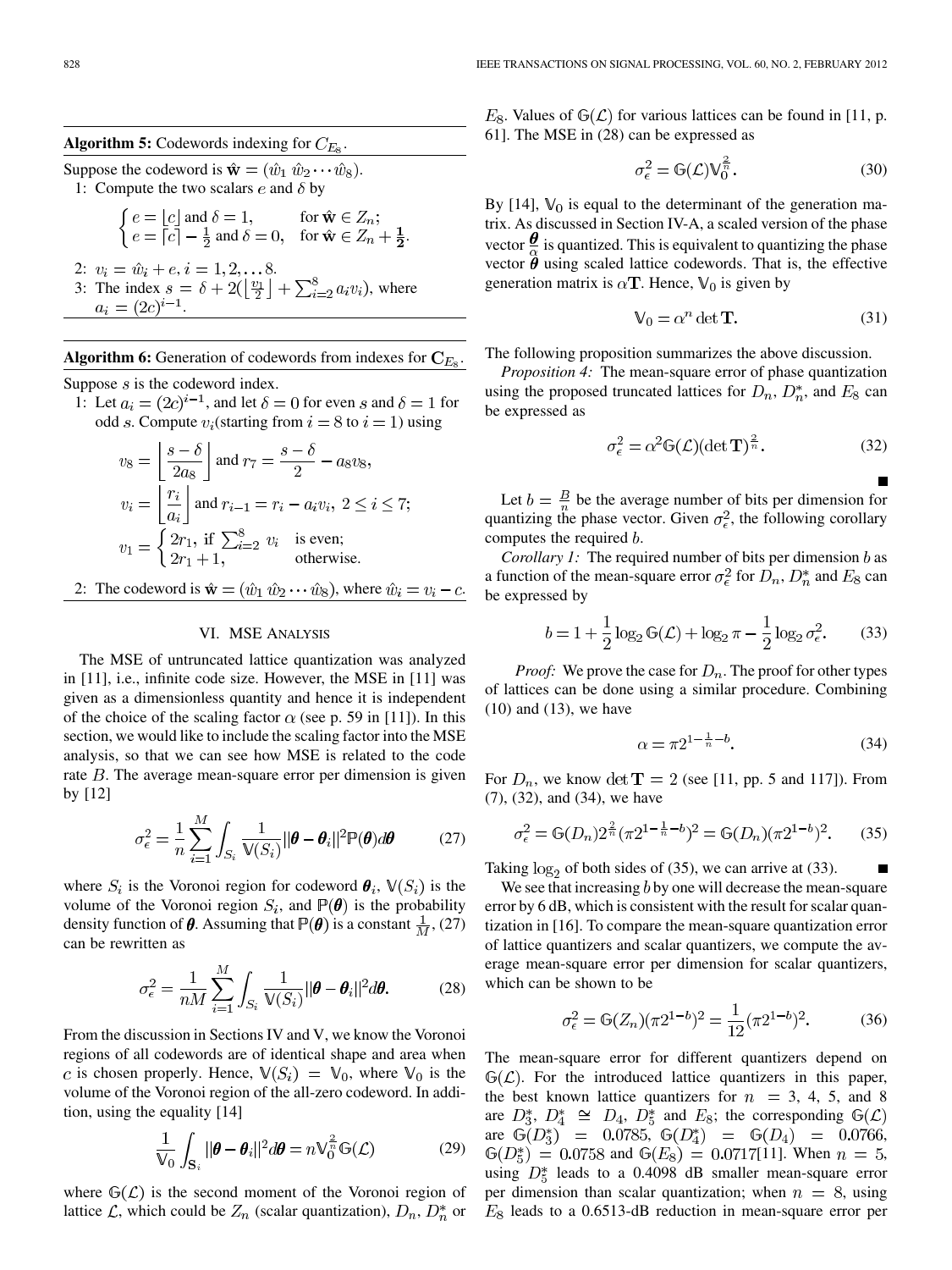

Fig. 4. Mean square error for lattice  $D_n$  as a function of B for various dimension  $n$ : Theoretical versus simulation results.

dimension. On the other hand, the required number of bits for a given mean-square error can also be used for comparison; that is, from (33), for the same variance the extra number of bits per dimension required for scalar quantizer is given by

$$
\frac{1}{2}\log_2\frac{\mathbb{G}(Z_n)}{\mathbb{G}(\mathcal{L})}.
$$
\n(37)

For example, scalar quantization requires extra  $8 \cdot \frac{1}{2} \log_2 \frac{\overline{12}}{0.0717}$  $=$  0.87 bit to achieve the same MSE as  $E_8$ . These results show the advantages of using lattice quantizers in higher dimension quantization.

*Example 2:* **MSE: Theoretical versus simulation results**. In this example, the theoretical result of  $\sigma_{\epsilon}^2$  derived in (35) is demonstrated to be the same as the simulation result for lattice  $D_n$ . In the simulations, the channel is assumed to have complex Gaussian distribution and  $\theta$  is defined as in (5). The fast algorithm in [10] is used to determine the closest codewords. The simulated value of  $\sigma_{\epsilon}^2$  is obtained by averaging  $||\boldsymbol{\theta} - \hat{\boldsymbol{\theta}}||^2$ for 60 000 channel realizations. For the theoretical result, (35) is used and  $B = nb = (N_t - 1)b$  is the code rate. The theoretical and simulated results are shown in Fig. 4. The simulated result corroborates the theoretical result.

## VII. SNR LOSS OF EGT USING LATTICE QUANTIZERS

Let us analyze the SNR loss between the EGT without quantization and the EGT using lattice quantization. Let the number of transmit antennas be  $N_t$ . From (5), the number of elements in the phase vector to be quantized is  $n = N_t - 1$ . Define the *i*th quantization error of phase vector as  $\epsilon_i = \theta_i - \theta_i$ . Assume each element of the channel vector  $\mathbf{h} = (h_1 \ h_2 \cdots h_{N_t})$  is complex Gaussian with zero mean and variance  $\sigma_h^2$ . The instantaneous SNR of the unquantized EGT is as given in (3). According to the encoding procedure for lattice  $D_n$  in Section IV-A, we may argue that for each beamforming vector only one element of  $\epsilon_i$ depends on x and the other elements should be uncorrelated and uniformly distributed. When  $n$  grows larger, the effect of correlation becomes less pronounced and the distribution of  $\epsilon_i$  tends to be uniform. Thus, we may assume that  $\epsilon_i$  is uniformly distributed and is uncorrelated for different  $i$ . Similar arguments

can be applied to lattices  $D_n^*$  and  $E_8$ . Let  $\tilde{\rho}$  be the instantaneous SNR of EGT with quantized phase vector; it is shown in the Appendix A that the expectation of  $\tilde{\rho}$  may be approximated by

$$
\mathbb{E}\left\{\tilde{\rho}\right\} \approx \frac{\sigma_x^2 \sigma_h^2}{\sigma_e^2} \left(1 + c_1 \frac{\pi}{4} \mathbb{E}\left\{\cos\left(\epsilon_j\right)\right\} + c_2 \frac{\pi}{4} \mathbb{E}\left\{\cos\left(\epsilon_j - \epsilon_i\right)\right\}\right), \ i \neq j \quad (38)
$$

where  $c_1 = \frac{2(N_t-1)}{N_t}$ ,  $c_2 = \frac{(N_t-1)(N_t-2)}{N_t}$ . When  $\epsilon_i = 0$ , the above equation reduces to the case of no quantization, i.e., [5]. The quantities and  $\mathbb{E}\left\{\cos\left(\epsilon_{i}\right)\right\}$  in (38) can be approximated as follows. Using the Taylor series expansion, we can approximate  $\mathbb{E}\left\{\cos\left(\epsilon_j-\epsilon_i\right)\right\}$  as

$$
\mathbb{E}\left\{\cos\left(\epsilon_j - \epsilon_i\right)\right\} \approx \sum_{k=0}^{K} (-1)^k \frac{\mathbb{E}\left\{\left(\epsilon_j - \epsilon_i\right)^{2k}\right\}}{(2k)}.
$$
 (39)

It is shown in Appendix B that

$$
\mathbb{E}\left\{(\epsilon_j - \epsilon_i)^{2k}\right\} = \sigma_{\epsilon}^{2k} \sum_{m=0}^{k} {2k \choose 2m} \frac{3^k}{(2m+1)(2(k-m)+1)}.
$$
\n(40)

Using (39) and (40),  $E\{\cos(\epsilon_i - \epsilon_i)\}\)$  can be approximated as a function of  $\sigma_{\epsilon}^{2k}$  given by

$$
\sum_{k=0}^{K} \frac{(-1)^k \sigma_\epsilon^{2k}}{(2k)} \sum_{m=0}^{k} {2k \choose 2m} \frac{3^k}{(2m+1)(2(k-m)+1)}. (41)
$$

We have verified by the Monte Carlo simulation that using  $K =$ 3 in (41), we can achieve a satisfactory approximation. Similarly using the Taylor series expansion and (53) in Appendix B,  $E\{\cos(\epsilon_i)\}\)$  can be approximated as

$$
\sum_{k=0}^{K}(-1)^{k}\frac{\mathbb{E}\left\{\epsilon_{i}^{2k}\right\}}{(2k)} = \sum_{k=0}^{K}\frac{3^{k}}{2k+1}\frac{(-1)^{k}\sigma_{\epsilon}^{2k}}{(2k)}.
$$
 (42)

*Proposition 5:* The SNR loss of the EGT due to lattice quantization can be approximated by

$$
\frac{\mathbb{E}\left\{\rho\right\}}{\mathbb{E}\left\{\tilde{\rho}\right\}} \approx \frac{1 + \frac{\pi}{4}(N_t - 1)}{1 + \frac{\pi}{4}c_3} \tag{43}
$$

where

$$
c_3 = (c_1 + c_2) - (0.5c_1 + c_2)\sigma_\epsilon^2 + (0.075c_1 + 0.4c_2)(\sigma_\epsilon^2)^2 - (0.0054c_1 + 0.0857c_2)(\sigma_\epsilon^2)^3,
$$

and  $\sigma_{\epsilon}^2$  depends on the type of lattice, given by  $\sigma_{\epsilon}^2$  =  $\mathbb{G}(\mathcal{L})(\pi 2^{1-\tilde{b}})^2$ (see (35)).

*Proof:* Letting  $K = 3$  in (41), we have

$$
\mathbb{E}\left\{\cos\left(\epsilon_j-\epsilon_i\right)\right\} \approx 1 - \sigma_{\epsilon}^2 + 0.4(\sigma_{\epsilon}^2)^2 - 0.0875(\sigma_{\epsilon}^2)^3. \tag{44}
$$

From (42) and letting  $K = 3$ , we have

$$
\mathbb{E}\left\{\cos\left(\epsilon_i\right)\right\} \approx 1 - 0.5\sigma_{\epsilon}^2 + 0.075(\sigma_{\epsilon}^2)^2 - 0.0054(\sigma_{\epsilon}^2)^3. \tag{45}
$$

From (38), (44), and (45), and the derivation of the SNR for EGT without quantization in [5], the SNR loss due to the lattice quantization can be calculated as in (43).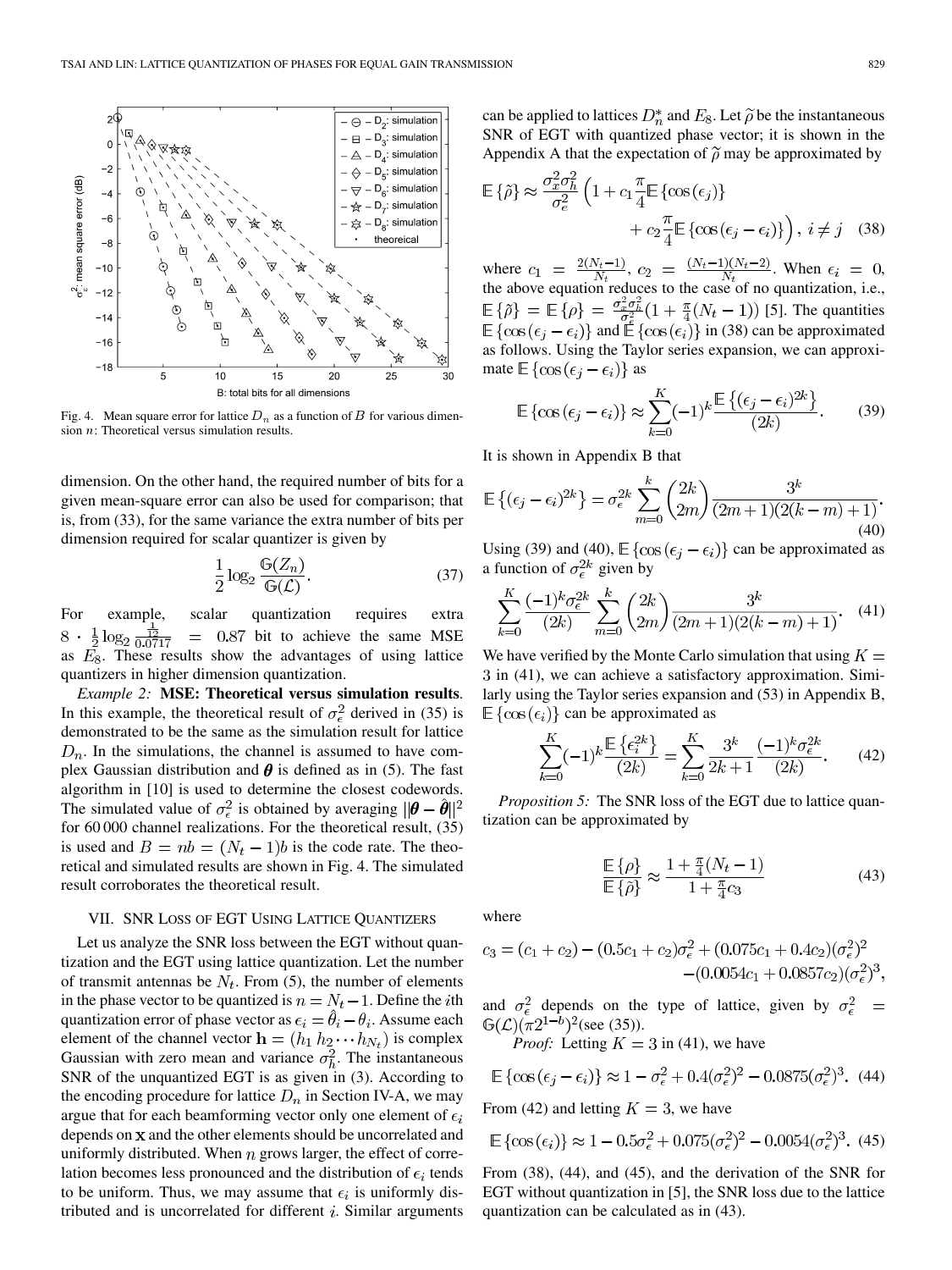

Fig. 5. SNR loss as a function of b for different  $N_t$ : theoretical result versus simulated result.

Note that when b tends to  $\infty$ ,  $\sigma_{\epsilon}^2 = 0$  and thus  $c_3 = c_1 + c_2 = N_t - 1$ . In this case, the SNR loss is 0 dB. Also, for  $b \geq 3$ , we may approximate  $c_3$  to the first order of  $\sigma_{\epsilon}^2$  and the corresponding SNR loss can be approximated by  $10 \log_{10} \frac{1 + \frac{\pi}{4}(N_t - 1)}{1 + \frac{\pi}{4}(N_t - 1)(1 - \frac{N_t - 1}{N_t} \sigma_{\epsilon}^2)}$ .

## VIII. SIMULATION RESULT

In the simulations, the channel coefficients are i.i.d. complex Gaussian random variables with zero mean and unit variance. One receive antenna is used. The symbol transmitted is rectangular 16-QAM with equally probable constellation points (see [17, p. 175]). There are 60 ,000 different channel realizations used, and 6000 different 16-QAM symbols are used in each channel. The SNR is defined as  $\frac{\sigma_x^2}{\sigma_e^2}$ . The number of total feedback bits is B and the dimension of phase vectors is  $n = N_t - 1$ . The average number of bits per dimension is  $b = \frac{B}{n}$ .

*Example 3:* **SNR loss of EGT due to quantization effect**. The SNR loss of the EGT using lattice  $D_n$ , as a function of b for different  $N_t$  is shown in Fig. 5. The theoretical result is obtained by (43). The theoretical result is close to the simulation result; hence (43) can be used as a useful reference in practical design. Moreover, the SNR loss is within 1 dB for  $b \ge 2$ . As b increases, the performance gap becomes smaller.

The bit error rate (BER) performance of  $D_n$  with different B for  $N_t = 3, 5, 8$ , and 16 is shown in Fig. 6. The code rate B is chosen according to (13) for  $c = 2$  and  $c = 4$ , which corresponds to  $B = 2(N_t - 1) - 1$  and  $B = 3(N_t - 1) - 1$ , respectively. The SNR loss in Fig. 6 generally matches the result in Fig. 5. For instance consider  $N_t = 5$ . The code rates are  $B = 7$  for  $c = 2$  and  $B = 11$  for  $c = 4$ . The corresponding SNR losses are around 0.8 and 0.2 dB, respectively, observed from Fig. 6 at BER  $= 10^{-5}$ . In Fig. 5, the SNR losses are around 0.8 dB for  $N_t = 5$  and  $B = 7$ , and 0.2 dB for and  $B = 11$  (see the diamond-curve for and  $\frac{B}{(N_t-1)} = \frac{11}{4} = 2.75$ , respectively). This result shows that the analysis of SNR loss can be a satisfactory estimation for the BER performance (see also [2] and [18]). Note that in the BER



Fig. 6. Quantization effect using lattice  $D_n$ .

![](_page_8_Figure_10.jpeg)

Fig. 7. BER comparison between lattices and Lloyd vector quantizations [4] in 3T1R and 4T1R EGT beamforming.

simulation, Gray mapping is used and thus if symbol error rate performance  $P_s$  is needed, it can be approximated by bit error rate  $P_b$  using the relationship  $P_s \approx 4P_b$ .

*Example 4:* **BER performance**. In this example, we compare the proposed lattice quantization with codebook design using Lloyd algorithm in [4]. The codebooks generated by Lloyd algorithm can in general achieve nearly minimum mean-square quantization error in vector quantization [4], [9]. The BER comparison is shown in Fig. 7, for  $N_t = 3$  and  $N_t = 4$ . The figure shows that the performance gap between these two quantization schemes is small. With minor performance loss, the proposed lattice quantizations enjoy great implementational advantages. That is, codebook storage in both transmitter and receiver is not required. Also, there is no need to search exhaustively to find the closest codeword.

We also compare the proposed lattice codebook with other vector quantization schemes including the Grassmannian codebook in [2] and [21], and the DFT-based EGT codebook in [3]. The simulation result is shown in Fig. 8. We observe that for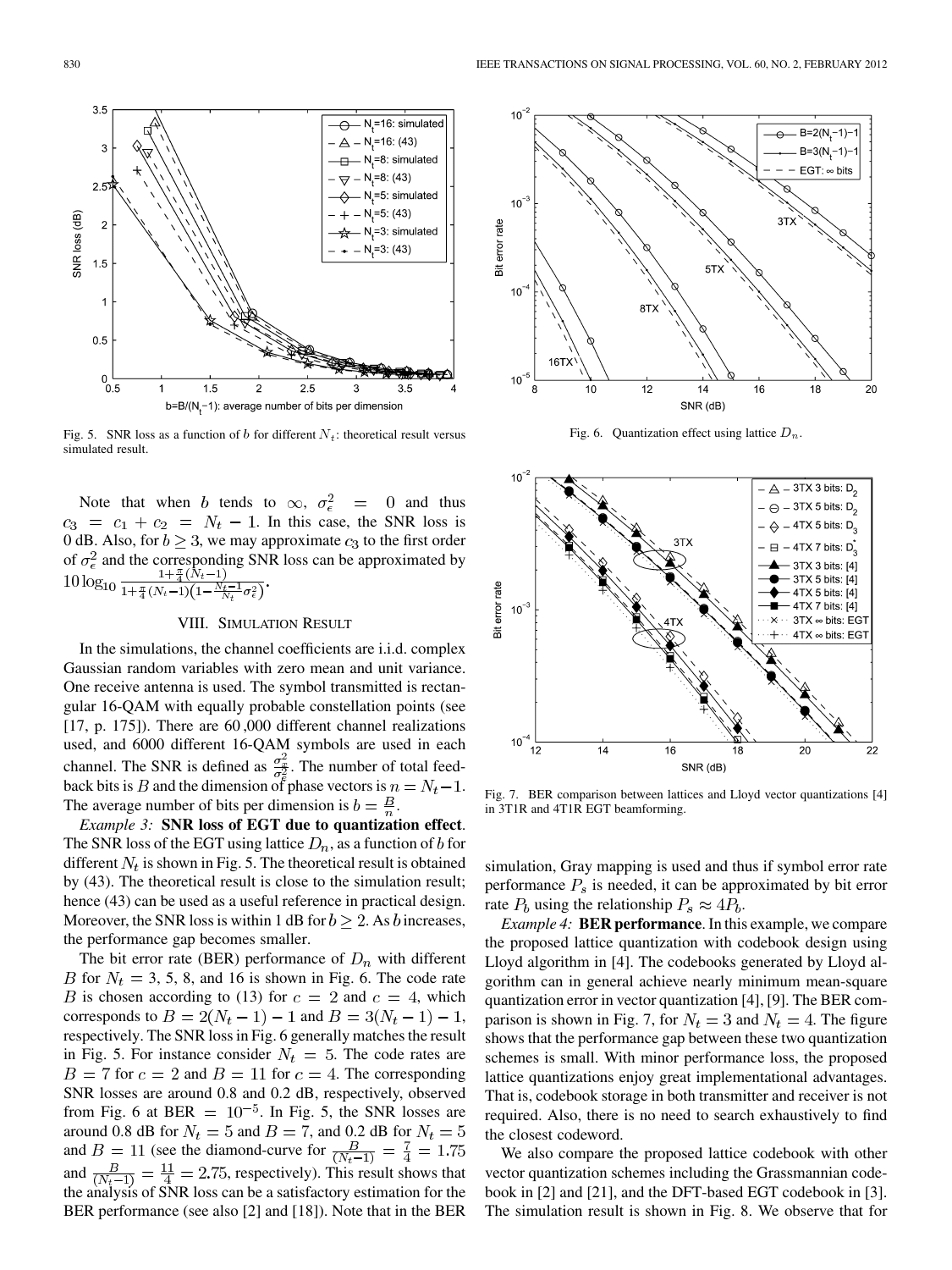![](_page_9_Figure_1.jpeg)

Fig. 8. Comparison of various beamforming schemes in a 3T1R channel environment.

 $B=3$ , the proposed  $D_2$  EGT codebooks performs only about 0.2 dB worse than the Grassmannian codebook, which quantizes both magnitude and phase information; also  $D_2$  lattice with  $B = 4.17$  performs about 0.1 dB worse than the Grassmannian codebook with  $B = 4$ . Moreover, the lattice  $D_2$  with  $B = 3$ can achieve nearly the same performance as DFT-based EGT codebook with  $B = 4$ .

*Example 5:* **EGT with large numbers of transmit antennas**. In some modern MIMO systems, a large number of transmit antennas is used to increase the diversity or multiplexing gain [19]. To achieve full diversity order for EGT, it is suggested in [3] that around at least one bit per transmit antenna is needed. Hence, the number  $B$  of quantization bits needs to be increased as the number of transmit antennas increases. For a large  $B$ , the design of codebook-based EGT is more difficult and even impractical since it needs large memory size to store codebooks and exhaustive-search computations. In this case, non-codebook-based quantizations such as scalar quantization and the proposed lattice quantizations are more suitable. This example evaluates non-codebook-based quantizations for EGT with large numbers of transmit antennas.

The BER performance of EGT with scalar and the proposed lattice quantizations is shown in Fig. 9, for  $N_t = 9$  and  $N_t = 16$ . When  $N_t = 9$  and  $B = 8$ , the proposed lattice  $E_8$  outperforms scalar quantization by around 0.75 dB. With one-bit increase in B, i.e.,  $\frac{1}{9}$ -bit increase per transmit antenna,  $D_8^*$  with  $B = 9$ has a gain of around 2 dB, compared to scalar quantization with  $B = 8$  at BER = 10<sup>-5</sup>. Note that we could not use  $B =$ 9 for scalar quantization when  $N_t = 9$ . This is because for scalar quantization, each antenna uses the same number of bits for quantization; hence  $B$  in scalar quantization is a multiple of  $(N_t-1)$ , i.e., 8, 16, 24,  $\cdots$  for  $N_t = 9$ . By using a combination of different lattices, we can have a more flexible code rate. Let  $N_t = 16$ . We also show the BER of  $D_n^*$  for  $B = 16$ , and scalar quantization for  $B = 15$ . In the same figure, one-bit increase in B, i.e.,  $\frac{1}{16}$ -bit increase per transmit antenna,  $D_{15}^*$  with  $B =$ 

![](_page_9_Figure_6.jpeg)

Fig. 9. BER comparison between lattices and scalar quantizations in 9T1R and 16T1R EGT beamforming.

16 can result in a 1.5-dB performance gain, compared to scalar quantization with  $B = 15$  at BER  $= 10^{-5}$ .

# IX. CONCLUSION

We proposed truncations of various lattices for quantizing phase vectors in EGT systems. There is no boundary effect using the proposed truncations and integer code rate can be easily obtained. In addition, fast algorithms can be used to quantize phase vectors; hence there is no need to search exhaustively and the feedback latency is small. In addition, we found the codewords can be ordered efficiently so that each codeword is associated with a specified codeword index. That is, given a codeword, the index can be obtained with few computations. Conversely given an index, the codeword can be generated easily. As a result, codebook storage is not needed at the transmitter and receiver. Moreover, the mean-square quantization error was analyzed for several truncated lattices. We also showed how to analyze the SNR loss when the proposed quantization is applied to EGT system. Simulation results showed that EGT with lattice quantization can achieve satisfactory performance comparable to Lloyd EGT beamforming; also, the use of lattices not only outperforms scalar quantization but also provides more flexible number of code sizes. Furthermore, the application of the proposed lattice quantizer for phase vectors is not limited to EGT only; it can be used in any system that requires quantization of phase vectors. For instance, the compressed beamforming in [20] decomposes the singular vectors using Givens rotation. The signals to be quantized are also phase vectors. Finally, it is interesting to observe that equal-gain Grassmannian codebooks have regular structure. For instance, the codebook with  $N_t = 4$ and  $M = 64$  in [21] is an equal gain codebook. This codebook has regular structure and the  $4 \times 1$  codeword can be generated by  $\frac{1}{2} \left( e^{j \frac{2\pi}{64} 28k} e^{j \frac{2\pi}{64} 16k} e^{j \frac{2\pi}{64} 32k} e^{j \frac{2\pi}{64}k} \right)^T$ ,  $0 \le k \le 63$ . Although such codebooks cannot be generated by truncating the three types of lattices discussed in this paper, it is still interesting to explore whether such codebooks have lattice-like structure, and this problem is still open.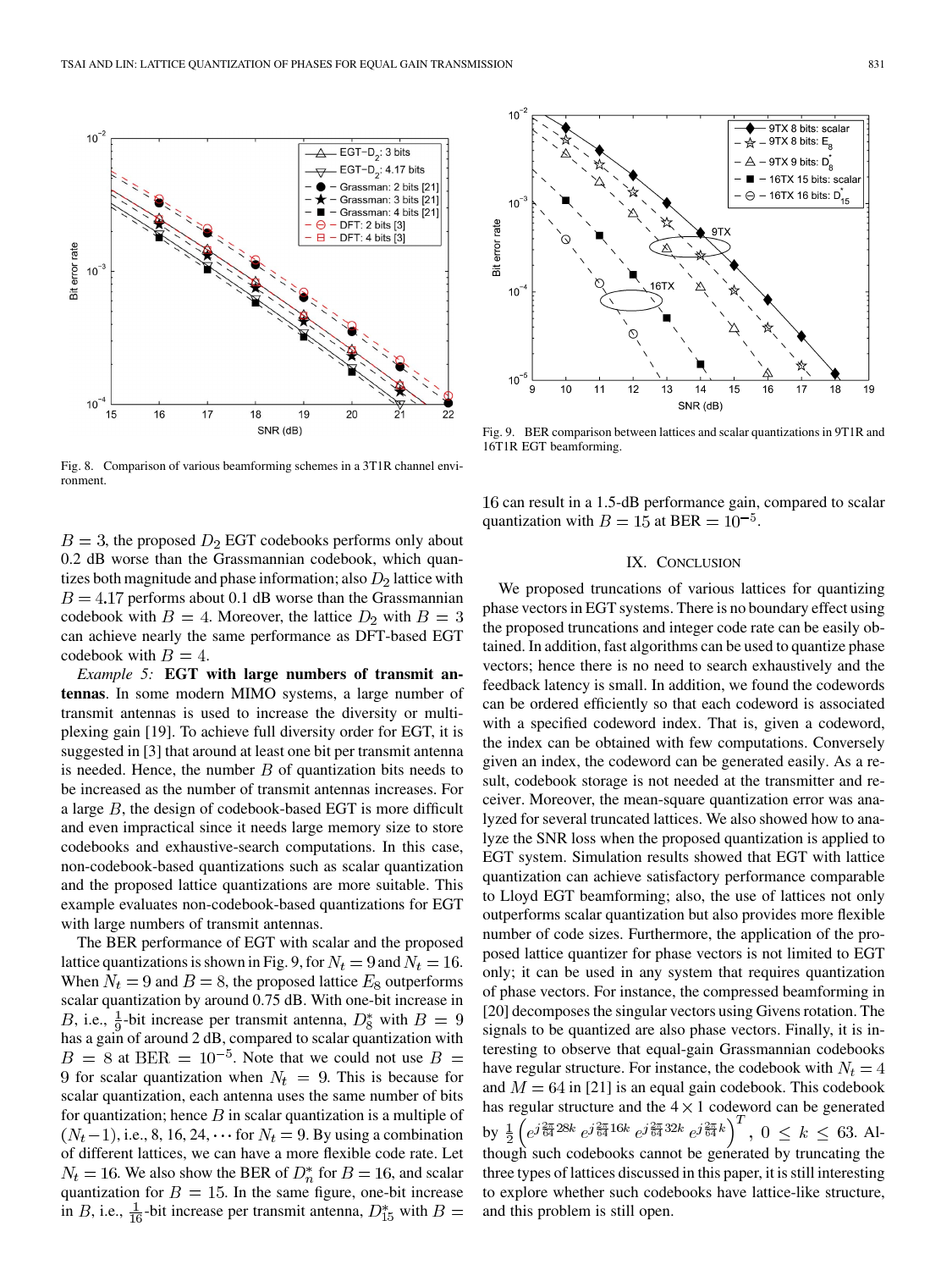$$
\mathbb{E}\left\{\tilde{\rho}\right\} = \frac{1}{N_t} \frac{\sigma_x^2}{\sigma_e^2} \mathbb{E}\left\{\sum_{i=1}^{N_t} |h_i|^2 + \sum_{i=1}^{N_t} \sum_{j \neq i}^{N_t} h_i^* h_j e^{j(\hat{\theta}_j - \hat{\theta}_i)}\right\}
$$
\n
$$
= \frac{1}{N_t} \frac{\sigma_x^2}{\sigma_e^2} \mathbb{E}\left\{\sum_{i=1}^{N_t} |h_i|^2 + 2\Re\left\{\sum_{i=1}^{N_t} \sum_{j>i}^{N_t} h_i^* h_j e^{j(\hat{\theta}_j - \hat{\theta}_i)}\right\}\right\}
$$
\n
$$
= \frac{1}{N_t} \frac{\sigma_x^2}{\sigma_e^2} \left(\sum_{i=1}^{N_t} \mathbb{E}\left\{|h_i|^2\right\} + 2\sum_{i=1}^{N_t} \sum_{j>i}^{N_t} \mathbb{E}\left\{\Re\left\{h_i^* h_j e^{j(\hat{\theta}_j - \hat{\theta}_i)}\right\}\right\}\right). \tag{46}
$$

### APPENDIX

## *A. Proof of (38)*

See (46) at the top of the page. Let  $h_i = |h_i|e^{j \Delta h_i}$ , and define the quantization error of phase as  $\epsilon_i = \theta_i - \theta_i$ ,  $1 \leq i \leq N_t$ , where  $\theta_i$  is the optimal phase. In MISO channels,  $\theta_i = -(\angle h_i \angle h_1$ ), and thus  $\hat{\theta}_i = -(\angle h_i - \angle h_1) + \epsilon_i$ . Since  $\hat{\theta}_1 = 0$  and  $\epsilon_1 = 0$ , we separate the terms for  $i = 1$  and  $i \neq 1$  as follows:

$$
\mathbb{E}\left\{\tilde{\rho}\right\} = \frac{1}{N_t} \frac{\sigma_x^2}{\sigma_e^2} \left( \sum_{i=1}^{N_t} \mathbb{E}\left\{|h_i|^2\right\} + 2 \sum_{j>1}^{N_t} \mathbb{E}\left\{\Re\left\{h_1^*h_j e^{-j(\angle h_j - \angle h_1)} e^{j\epsilon_j}\right\}\right\} + 2 \sum_{i=2}^{N_t} \sum_{j>i}^{N_t} \mathbb{E}\left\{\Re\left\{h_i^*h_j e^{-j(\angle h_j - \angle h_i)} e^{j(\epsilon_j - \epsilon_i)}\right\}\right\}.
$$
\n(47)

Assume the quantization error is independent of channel realization and using the fact that  $h_i^* h_j e^{-j(\angle h_j - \angle h_i)}$  is real, we have

$$
\mathbb{E}\left\{\tilde{\rho}\right\} = \frac{1}{N_t} \frac{\sigma_x^2}{\sigma_e^2} \left\{ \sum_{i=1}^{N_t} \mathbb{E}\left\{|h_i|^2\right\} + 2 \sum_{j>1}^{N_t} \mathbb{E}\{|h_1^*h_j|\} \mathbb{E}\left\{\Re\left\{e^{j\epsilon_j}\right\}\right\} + 2 \sum_{i=2}^{N_t} \sum_{j>i}^{N_t} \mathbb{E}\left\{|h_i^*h_j|\right\} \mathbb{E}\left\{\Re\left\{e^{j(\epsilon_j - \epsilon_i)}\right\}\right\} \right\}.
$$
 (48)

Using the assumption that  $\epsilon_i$  tends to be uniformly distributed and uncorrelated for different i as  $N_t$  grows, and using the property that  $\frac{E\{[h_i, h_j]\}}{E\{[h_i]^2\}} = \frac{\pi}{4}$  [5], we can obtain the approximation in (38).

# *B. Proof of (40)*

By using the binomial theorem, we have

$$
\mathbb{E}\left\{(\epsilon_j - \epsilon_i)^{2k}\right\} = \sum_{m=0}^{2k} \binom{2k}{m} \mathbb{E}\left\{\epsilon_i^m \epsilon_j^{2k-m}\right\}.
$$
 (49)

Assume  $\epsilon_i$  is uncorrelated for  $i \neq j$ ,  $\mathbb{E}\left\{\epsilon_i^m \epsilon_j^{2k-m}\right\}$  =  $E\{\epsilon_i^m\}E\{\epsilon_i^{2k-m}\}\$ . Assume  $\epsilon_i$  is uniformly distributed in

. The probability density function of  $\epsilon_i^m$  is an even function; hence  $\mathbb{E}\left\{\epsilon_i^m\right\}=0$ , for m is odd; and  $\mathbb{E}\left\{\epsilon_i^m\epsilon_i^{2k-m}\right\}=0$ , for  $m$  is odd. We can rewrite (49) as

$$
\mathbb{E}\left\{(\epsilon_j - \epsilon_i)^{2k}\right\} = \sum_{m=0, m \text{ even}}^{2k} {2k \choose m} \mathbb{E}\left\{\epsilon_i^m\right\} \mathbb{E}\left\{\epsilon_j^{2k-m}\right\}
$$

$$
= \sum_{m=0}^k {2k \choose 2m} \mathbb{E}\left\{\epsilon_i^{2m}\right\} \mathbb{E}\left\{\epsilon_j^{2k-2m}\right\}.
$$
 (50)

Using the property that the  $k$ th moment ( $k$  is even) of a random variable x uniformly distributed in [a b] is

$$
\mathbb{E}\left\{x^{k}\right\} = \frac{1}{k+1} \sum_{i=0}^{k} a^{i}b^{k-i}.
$$
 (51)

The 2mth moment of  $\epsilon_i$ , i.e.,  $\mathbb{E}\left\{\epsilon_i^{2m}\right\}$ , can be written as

$$
\frac{1}{2m+1} \left(\frac{\Delta}{2}\right)^{2m} \sum_{i=0}^{2m} (-1)^{2m-i} = \frac{1}{2m+1} \left(\frac{\Delta}{2}\right)^{2m}.
$$
 (52)

Since  $\epsilon_i$  is uniformly distributed in  $\left[-\frac{\Delta}{2},\frac{\Delta}{2}\right]$ , the 2nd moment of is  $\sigma_{\epsilon}^2 = \mathbb{E}\left\{\epsilon_i^2\right\} = \frac{1}{12}\Delta^2$ . We can rewrite (52) as

$$
\mathbb{E}\left\{\epsilon_i^{2m}\right\} = \frac{3^m}{2m+1}\sigma_\epsilon^{2m}.\tag{53}
$$

 $\blacksquare$ 

Substituting (53) into (50), we have the equality in (40).

#### **REFERENCES**

- [1] K. K. Mukkavilli, A. Sabharwal, E. Erkip, and B. Aazhang, "On beamforming with finite rate feedback in multiple antenna systems," *IEEE Trans. Inf. Theory*, vol. 49, pp. 2562–2579, Oct. 2003.
- [2] D. J. Love, R. W. Heath, and T. Strohmer, "Grassmannian beamforming for multiple-input multiple-output wireless systems," *IEEE Trans. Inf. Theory*, vol. 49, pp. 2735–2747, Oct. 2003.
- [3] D. J. Love and R. W. Heath, "Equal gain transmission in multipleinput multiple-out wireless systems," *IEEE Trans. Commun.*, vol. 51, pp. 1102–1110, Jul. 2003.
- [4] C. R. Murthy and B. D. Rao, "Quantization methods for equal gain transmission with finite rate feedback," *IEEE Trans. Signal Process.*, vol. 55, no. 1, pp. 233–245, Jan. 2007.
- [5] S.-H. Tsai, "Transmit equal gain precoder in Rayleigh fading channels," *IEEE Trans. Signal Process.*, vol. 57, pp. 3717–3721, Sep. 2009.
- [6] X. Zheng, Y. Xie, J. Li, and P. Stoica, "MIMO transmit beamforming under uniform elemental power constraint," *IEEE Trans. Signal Process.*, vol. 55, pp. 5395–5406, Nov. 2007.